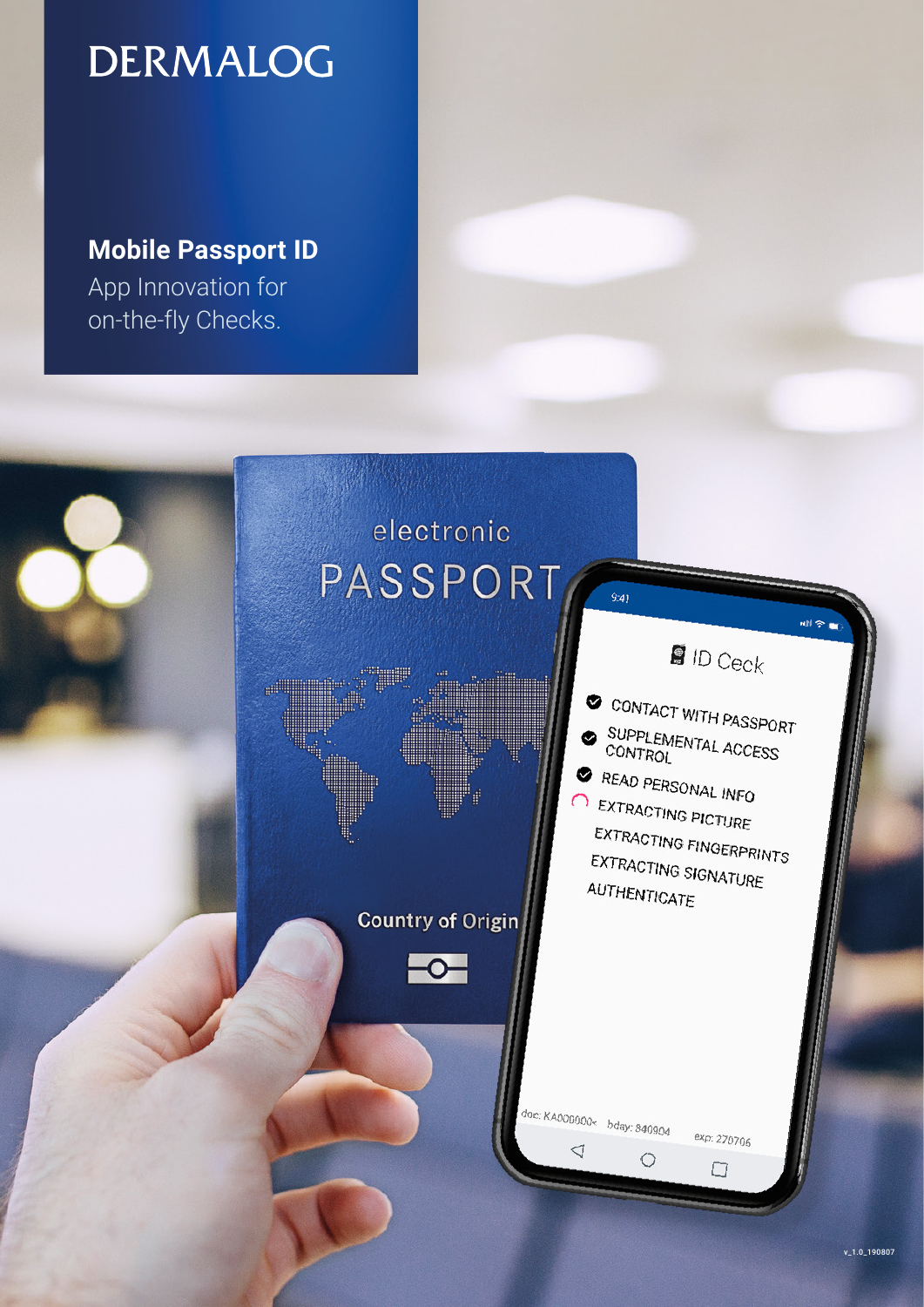# Starting the Mobile Revolution in Border Management.

With DERMALOG's Mobile Passport ID App smartphones and tablets become essential devices for fast and easy identity checks using NFC technology.

More travelers, shorter check-in times and increasing cost pressure – in times of globalization, cross-border traffic is challenging the authorities. The growing threat of international terrorism is exacerbating this situation. With its Passport ID App the biometrics specialist DERMALOG offers an efficient and secure solution to meet these challenges.

# Advantages of the Mobile Passport ID App

- > Improves the quality and versatility of passport and ID card verification
- > Fast and secure verification of ID documents and their holders
- > Supports both unmanned and manned controls
- > Use of the market-leading face recognition technology
- > Integration of other data such as blacklists and whitelists possible
- > Certified by the German Federal Office for Information Security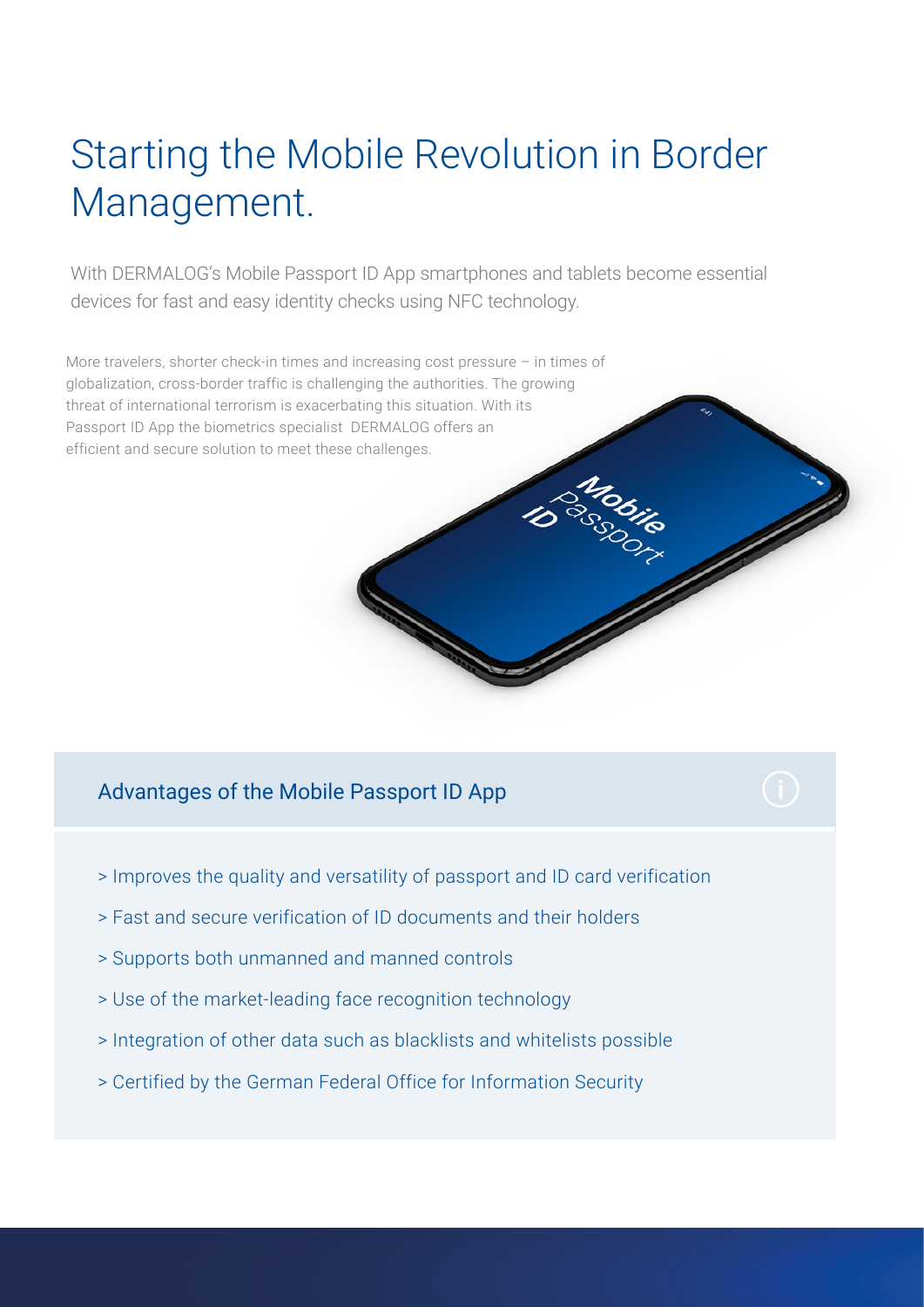# Just a Few Steps to Verification.



# 1. Initiating the Process

With DERMALOG's Mobile Passport ID App both passports and identity cards can be checked. Therefore, the user can choose between different processes.



### 4. Information Overview

The app shows an overview of the collected digital information so that the user can recheck the data manually. In addition, detailed data can be viewed or a live match can be initiated.



# 2. MRZ and Photo Capture

With the smartphone's camera, the user captures the Machine-Readable Zone (MRZ) and the photo on the document. The app indicates whether the quality of the picture is sufficient for matching.

| verview                                                                        | <b>Details</b><br>Advance                                                                   |
|--------------------------------------------------------------------------------|---------------------------------------------------------------------------------------------|
| <b>Personal Info</b>                                                           |                                                                                             |
| Full name:<br>Sumame<br>Given Names:<br>Gender<br>Nationality.                 | MAX MUSTERMANN<br>MUSTERMANN<br>$\overline{u}$<br>MDV                                       |
| Date of birth:<br>Personal Number:<br><b>Document Info</b><br>Document Number: | 25.06.1981<br>A336487<br>F00000000                                                          |
| Document Code:<br>Issuing State:<br>Date of Expire:<br><b>GMTH</b>             | PD<br>MOV<br>14.01.2021                                                                     |
| Format WSO                                                                     | Position: Left Index Finger<br>FileSize: 9411 bytes<br>Picture Size: 251x500                |
|                                                                                | Position: Right Index Finger<br>FileSize: 9411 bytes<br>Picture Size: 251x500<br>Format W50 |

### 5. Data Details

This section of the ann provides further document details. These include, for example, biometric data such as fingerprints or additional information about the document holder.



## 3. Reading the Chip Data

The chip data of the document are read out via Near Field Communication (NFC). If they match the previously captured data, this proves the authenticity of the document.



#### 6. Live Matching

The app provides a live match. For this purpose, the user can take a photo of the document owner and compare it with the data already collected. An integrated fake detection prevents fraud attempts.